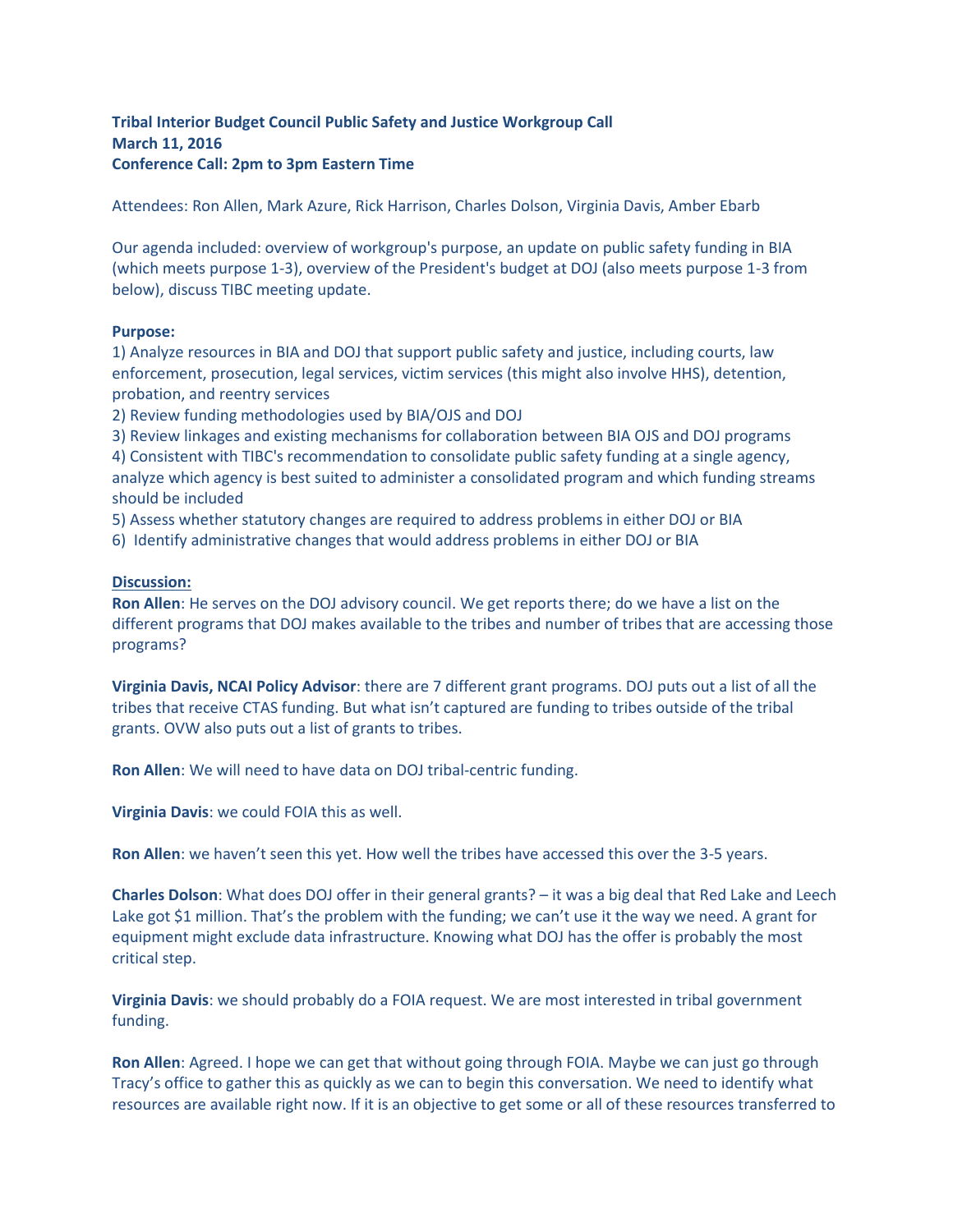coordinate access through compacts and contracts, does it take an interagency agreement? We want to engage contracting personnel.

**Comment**: DOJ's CTAS doesn't exclude self-governance. BIA doesn't have the capacity to pull off what DOJ has done. Victim's services at BIA are not good. Consider what DOJ and BIA do best when discussing a consolidation of funding.

**Ron Allen**: we need to talk through this. we are raising this; we want to better coordinate these resources. It was raised first in regard to enforcement. We also have Tiwahe. The question is: can't we better coordinate these resources?

**Mark Azure**: we should push for a formal request. This would be reiterating our original request.

**Charles Dolson**: we have been pressuring lawmakers and MN attorney general, we want an answer to this. There needs to be an answer on this from DOJ.

**Rick Harrison**: remember how this move would affect PL 280 states.

**Ron Allen**: we want these resources made available more flexibly to tribes. The CTAS was intended to help with that. We need the right information in front of us to help chart a game plan. This is not something we can do overnight.

**Virginia Davis**: We need to do an analysis of what is available at DOJ. In DOJ, they are phenomenal on tribal issues, but not so much on grant making, despite the CTAS reforms.

**Charles Dolson**: the consolidation is #1 option, and then figure out which agency can do this.

**Ron Allen**: whatever work we can do as a workgroup of TIBC to understand these complex programs in DOJ and BIA, which are intended for a common purpose and to make recommendations – that would certainly go into a transition plan. This has been on the mind of tribal leaders.

We need to do some fact gathering, set a time where we can actually go over this face to face. Should we target a meeting on the front end of the next May TIBC?

**Amber Ebarb**: We should think about our upcoming timeline for providing recommendations to improve administration of public safety and justice funding. After we receive better DOJ funding details and consider that data, we could make an impact leading up to a Presidential transition if our policy recommendations are well-considered and justified.

**Virginia Davis**: It will take some time to get data, but we can do some broad brush strokes. We know quite a bit about DOJ funding, amounts, and where it's going.

**Ron Allen**: best BIA information. Set up a meeting before or after the May meeting.

## **Follow-up by Workgroup Member:**

- Summarize meeting notes and tasks and email to members (Amber Ebarb).
- Request DOJ tribal funding data (Virginia Davis email sent to Tracy Toulou 3/11/2016).
- Provide report to the TIBC (Tribal Leader members).